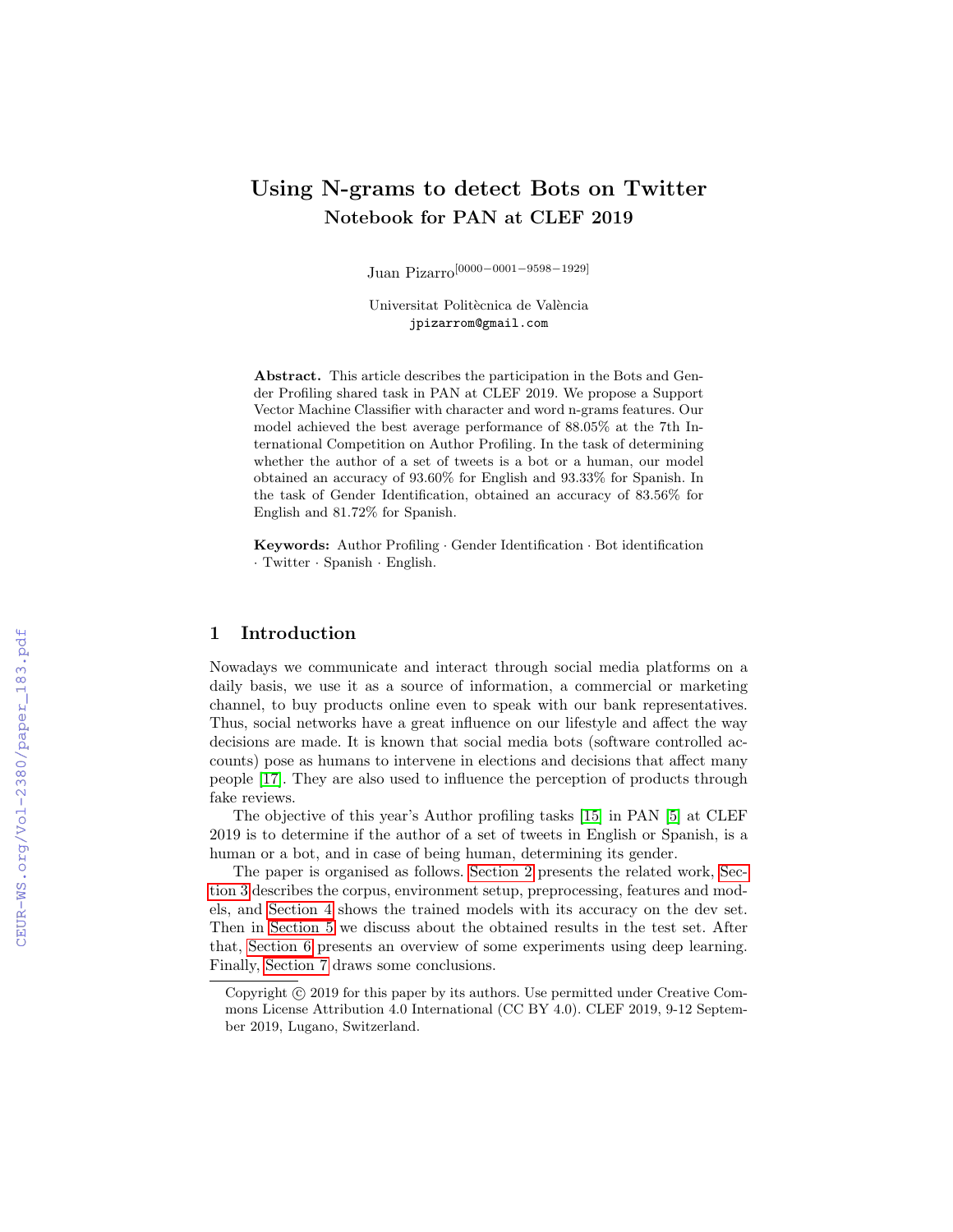## 2 Related Work

In 2002, Koppel *et al.* [\[8\]](#page-8-0) evaluate the use of function words and part of speech tagging to identify the author gender and document genre of a corpus consisting of 920 labelled documents. Pang et al. [\[12\]](#page-9-0) explore the use of unigrams and bigrams, with Naive Bayes, maximum entropy classification, and support vector machines to classify the sentiment on movie-data. In 2004, Pang et al. [\[11\]](#page-8-1) employ support vector machine and Naive Bayes to classify movie reviews as either positive or negative. In 2006, Schler et al. [\[16\]](#page-9-1) were able to obtain an accuracy of 80.0% in gender identification in a corpus of 85.000 blogs using style and content words. Metaxas *et al.* [\[10\]](#page-8-2) [\[9\]](#page-8-3) found social bots supporting some candidates and attacking their opponents [\[19\]](#page-9-2). In 2014, Dickerson et al. [\[7\]](#page-8-4) studied the problem of identifying bots on all of Twitter and identified 19 of the 25 top features they use are sentiment-related. They use grid search to find the best hyperparameters for each of the classifiers. In 2016, Bessi *et al.* [\[2\]](#page-8-5) found social bots generating a large amount of content, possibly distorting online conversations, they noted that bots tweeting about Donald Trump generated the most positive tweets [\[19\]](#page-9-2). In 2018, Stella et al. [\[17\]](#page-9-3) report a case of political manipulation on social media using sentiment analysis.

In the task of gender identification in PAN at CLEF 2017, Basile *et al.* [\[1\]](#page-8-6) obtained 82.33% for English and 83.21% in Spanish using an SVM classifier trained with combinations of character and tf-idf n-grams. In the same task of gender identification in PAN at CLEF 2018, Daneshvar et al. [\[6\]](#page-8-7) obtained 82.21% for English and 82.00% for Spanish using char and word n-grams as features, with a SVM classifier. Tellez et al. [\[18\]](#page-9-4) obtained  $81.21\%$  for English and  $80.05\%$ for Spanish using a similar strategy.

## 3 Experimental Work

This section presents the methods and materials applied in the experiments. [Subsection 3.1](#page-1-0) describes the corpus, [Subsection 3.2](#page-2-0) shows the environment setup, [Subsection 3.3](#page-2-1) explain the preprocessing, [Subsection 3.4](#page-2-2) provides a description of the feature representations. Finally, the models are presented in [Subsection 3.5](#page-2-3) and in [Subsection 3.6](#page-3-0) all the hyperparameter are shown.

## <span id="page-1-0"></span>3.1 Corpus

The corpus consists of a set of files in the XML format, containing of 100 tweets, one file per author. It is balanced and annotated if the author is human or robot, and in case on human its gender, male or female. It is recommended to use the corpus partitions shown in [Table 1](#page-2-4) to avoid over-fitting (more than one file could be written by the same author). Also, it shows that there are more tweets for English than for Spanish.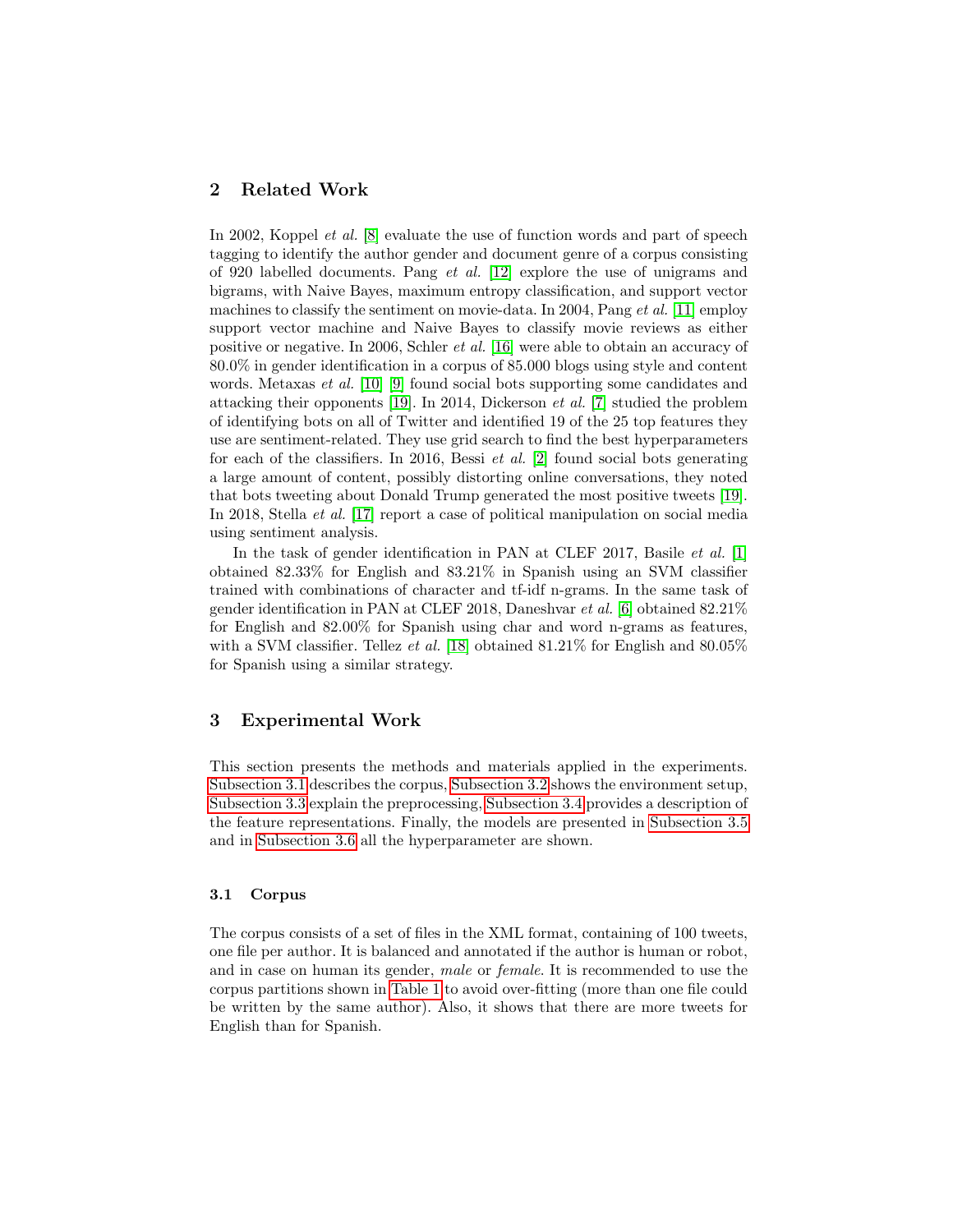Table 1. Tweets by corpus partitions.

<span id="page-2-4"></span>

|     | $\lfloor$ Lang $\lfloor$ Train all $\lfloor$ Train $\lfloor$ Dev |           |  |
|-----|------------------------------------------------------------------|-----------|--|
| les | 13000                                                            | 2080  920 |  |
| len | 14120                                                            | 2880 1240 |  |

#### <span id="page-2-0"></span>3.2 Environment Setup

The models were trained on a Jupyter notebook environment known as Colab-oratory<sup>[1](#page-2-5)</sup>. We opted to use mainly the next software tools to build our models:  $n$ ltk<sup>[2](#page-2-6)</sup>, sklearn<sup>[3](#page-2-7)</sup>, hyperopt<sup>[4](#page-2-8)</sup>.

## <span id="page-2-1"></span>3.3 Preprocessing

The XML files are parsed using the Python 3 library xml.etree. Element Tree<sup>[5](#page-2-9)</sup> to be able to work with its content. Then, for each author, their 100 tweets are concatenated forming a long string, and a custom tag is used to separate each of the tweets. After that, we applied a lowercase conversion and the strings are tokenized using nltk TweetTokenizer [\[3\]](#page-8-8), each URL, user mention and hashtag are replaced by one fixed tag respectively, following what was done by Daneshvar *et al.*  $[6]^{6}$  $[6]^{6}$  $[6]^{6}$  $[6]^{6}$ .

### <span id="page-2-2"></span>3.4 Features

Based on a quick experimentation, we choose to evaluate char and word ngrams with different n-gram orders. Also we opted to represent each document using term frequency–inverse document frequency (TF-IDF). Finally, to join both TF-IDF feature representations, the char and the word n-grams, we employ FeatureUnion<sup>[7](#page-2-11)</sup>, in order to use Pipelines<sup>[8](#page-2-12)</sup> obtaining an end to end model.

#### <span id="page-2-3"></span>3.5 Models

Taking into account our hardware resource limitation and the reason that we want to try several hyperparameters by each model, we opted to include only a few classical machine learning algorithms.

<span id="page-2-5"></span><sup>1</sup> <https://colab.research.google.com>

<span id="page-2-6"></span><sup>2</sup> <https://www.nltk.org/>

<span id="page-2-7"></span><sup>3</sup> <https://scikit-learn.org/>

<span id="page-2-8"></span><sup>4</sup> <http://hyperopt.github.io/hyperopt/>

<span id="page-2-9"></span> $5 \text{ https://docs.python.org/3/library/xml.etre. element tree.html}$ 

<span id="page-2-10"></span><sup>6</sup> [https://github.com/pan-webis-de/daneshvar18/blob/5542895062f2404fd5b5a07493ff](https://github.com/pan-webis-de/daneshvar18/blob/5542895062f2404fd5b5a07493ff098132308457/pan18ap/train_model.py)098132308457/ [pan18ap/train](https://github.com/pan-webis-de/daneshvar18/blob/5542895062f2404fd5b5a07493ff098132308457/pan18ap/train_model.py) model.py

<span id="page-2-11"></span><sup>7</sup> [https://scikit-learn.org/stable/modules/generated/sklearn.pipeline.FeatureUnion.](https://scikit-learn.org/stable/modules/generated/sklearn.pipeline.FeatureUnion.html) [html](https://scikit-learn.org/stable/modules/generated/sklearn.pipeline.FeatureUnion.html)

<span id="page-2-12"></span><sup>8</sup> <https://scikit-learn.org/stable/modules/generated/sklearn.pipeline.Pipeline.html>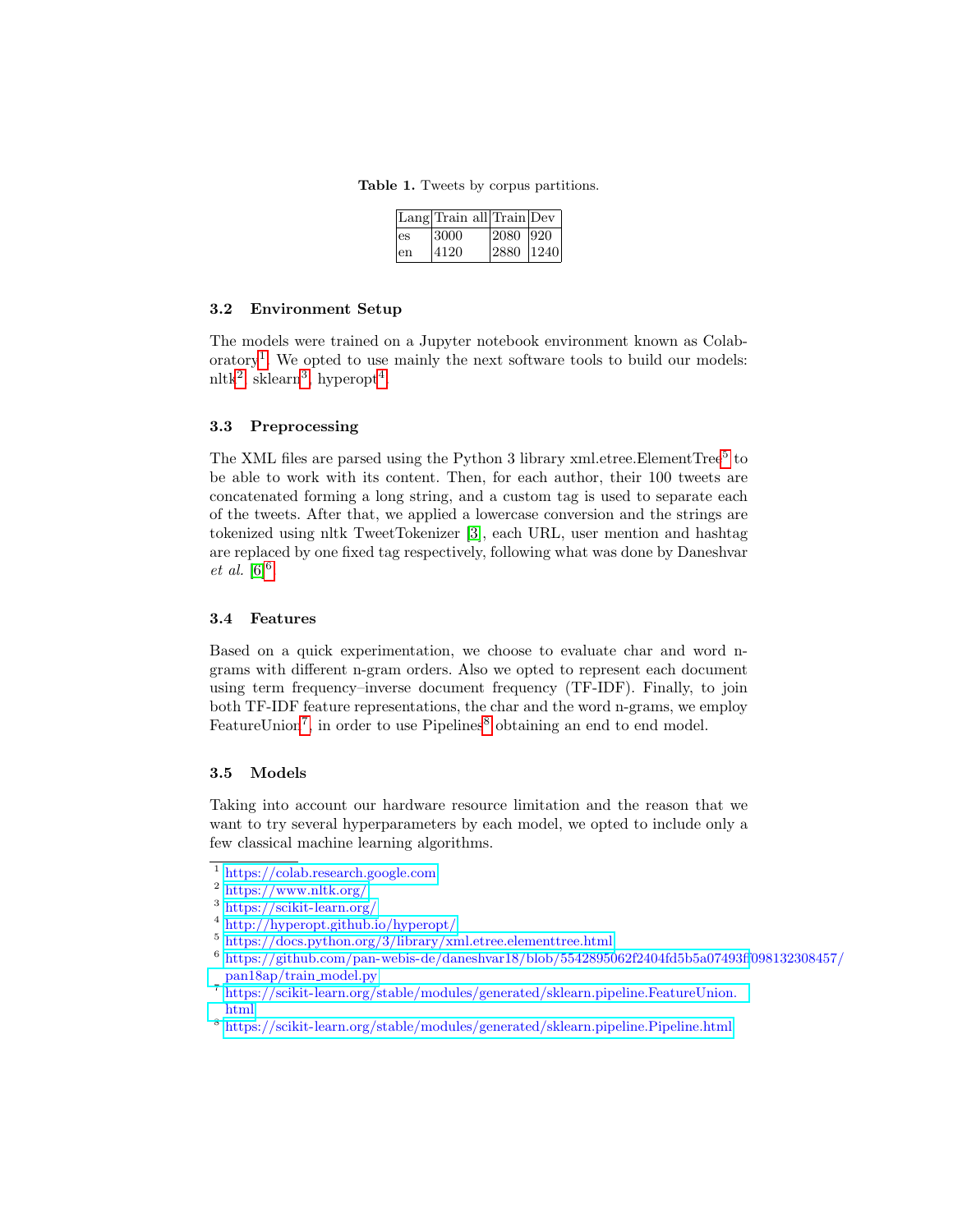<span id="page-3-5"></span>Table 2. SVM hyperparameters.

| Param | Values                                                                                                                         |
|-------|--------------------------------------------------------------------------------------------------------------------------------|
|       | $\langle \text{hp.loguniform}(C', \text{np.log}(1e-5), \text{np.log}(1e5)) \rangle$                                            |
| tol   | $\vert$ hp.loguniform('tol', np.log(1e-5), np.log(1e-2))                                                                       |
|       | $\left  \text{intercept} \text{.scaling} \right  \text{hp} \text{.loguniform}$ (intercept scaling', np.log(1e-1), np.log(1e1)) |

Table 3. MultinomialNB hyperparameters.

<span id="page-3-6"></span>

| Param Values                                             |
|----------------------------------------------------------|
| alpha $\langle$ hp.loguniform $(\hat{m})$ -alpha, -3, 5) |

As a result of our research, we ended up selecting: LinearSVC<sup>[9](#page-3-1)</sup>, LogisticRe- $gression<sup>10</sup>$  $gression<sup>10</sup>$  $gression<sup>10</sup>$ , MultinomialNB<sup>[11](#page-3-3)</sup>.

#### <span id="page-3-0"></span>3.6 Hyperparameter Tuning

The hyperparameter tuning was done by hand at first, obtaining poorly results, because of that a parameter search tool was used.

In this work we opted to explore the use of hyperopt<sup>[12](#page-3-4)</sup>, a Python library for serial and parallel optimisation over awkward search spaces, which may include real-valued, discrete, and conditional dimensions.

After some experiments and looking of how others do the hyperparameters search with hyperopt we define each parameter range as shown in [Table 2,](#page-3-5) [Table 3](#page-3-6) and [Table 4,](#page-4-0) for LinearSVC, MultinomialNB and LogisticRegression respectively.

Also, a hyperparameter search was done to find the best parameters for feature representation, what are shown in [Table 5.](#page-4-1)

## 4 Trained Models

A model was trained for each task and language separately, 4 models in total. The best 5 configurations by language and task are shown in [Table 6.](#page-5-0) The models were trained with the training set and evaluated with the dev set as shown in [Table 1.](#page-2-4)

The best results for the task of determining whether the author is a bot or a human in English were obtained using SVM with char n-grams with range (1, 3) and word n-grams with range (2, 3). For the task of gender identification the best results were obtained also with SVM but with char ngram with range (1, 3) and word ngram with range (1, 3).

<span id="page-3-1"></span><sup>9</sup> <https://scikit-learn.org/stable/modules/generated/sklearn.svm.LinearSVC.html>

<span id="page-3-2"></span><sup>10</sup> [https://scikit-learn.org/stable/modules/generated/sklearn.linear](https://scikit-learn.org/stable/modules/generated/sklearn.linear_model.LogisticRegression.html) model. [LogisticRegression.html](https://scikit-learn.org/stable/modules/generated/sklearn.linear_model.LogisticRegression.html)

<span id="page-3-3"></span><sup>11</sup> [https://scikit-learn.org/stable/modules/generated/sklearn.naive](https://scikit-learn.org/stable/modules/generated/sklearn.naive_bayes.MultinomialNB.html) bayes. [MultinomialNB.html](https://scikit-learn.org/stable/modules/generated/sklearn.naive_bayes.MultinomialNB.html)

<span id="page-3-4"></span><sup>12</sup> <http://hyperopt.github.io/hyperopt/>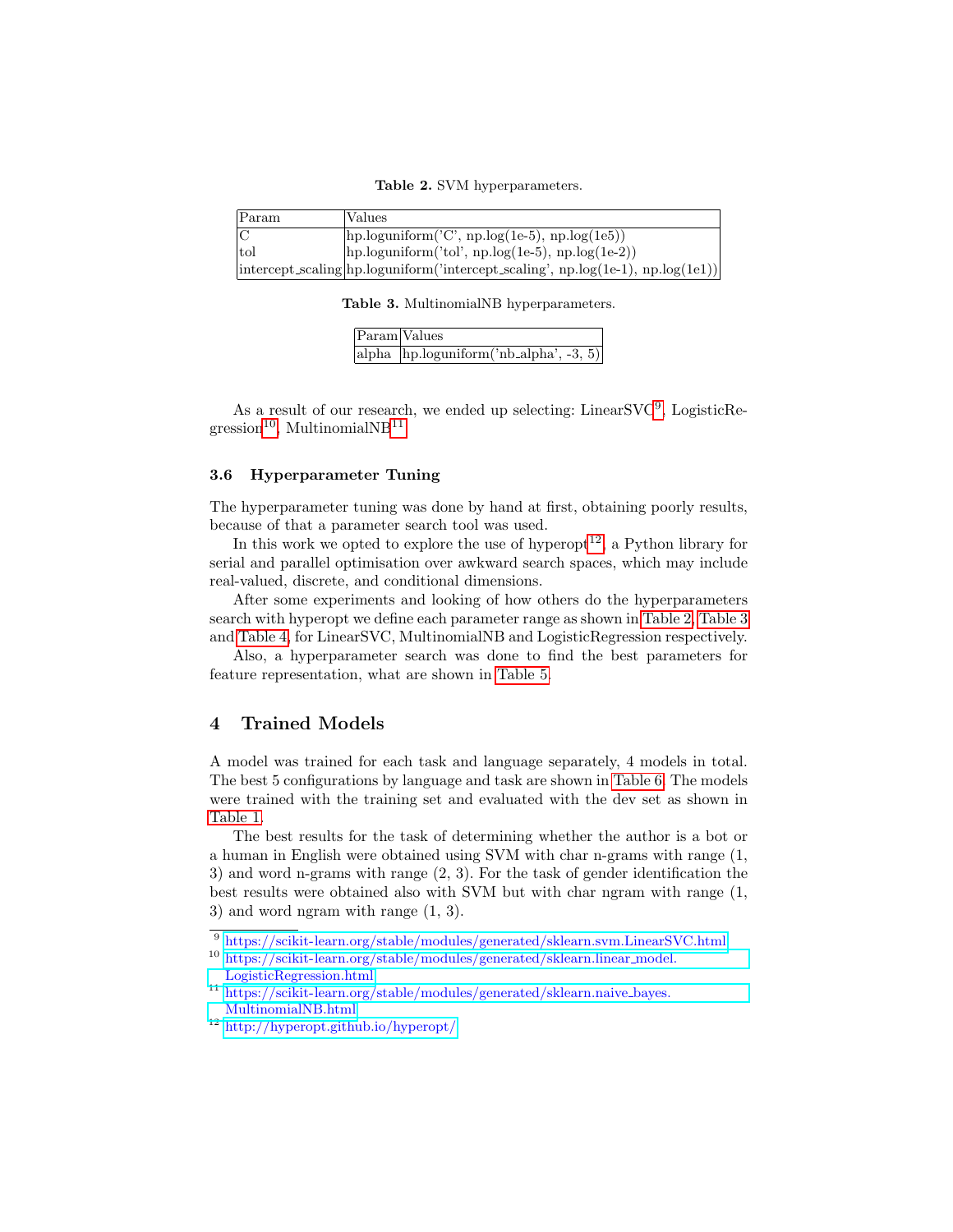Table 4. Logistic Regression hyperparameters.

<span id="page-4-1"></span><span id="page-4-0"></span>

| param   values |                                                             |
|----------------|-------------------------------------------------------------|
|                | $\left  \text{hp.choice('lr.C', [0.25, 0.5, 1.0])} \right $ |

Table 5. Feature representation hyperparamenters.

| $ N\text{-gram type} $ Param |                                     | Values                                                               |
|------------------------------|-------------------------------------|----------------------------------------------------------------------|
| word                         |                                     | $ $ ngram_range $ (1, 2), (1, 3), (2, 3)$                            |
| word                         | $\lfloor \max_{\text{def}} \rfloor$ | $[0.6, 0.7, 0.75, 0.8, 0.85, 0.9, 0.95, 1.0]$                        |
| word                         | min_df                              | $[0.0001, 0.001, 0.01, 0.02, 0.03, 0.04, 0.05, 0.06, 0.1, 1, 2, 5]$  |
| <sub>char</sub>              |                                     | $\text{logram\_range}(1, 3), (1, 5), (2, 5), (3, 5), (1, 6), (2, 6)$ |
| $ _{\text{char}}$            | max_df                              | $[0.6, 0.7, 0.75, 0.8, 0.85, 0.9, 0.95, 1.0]$                        |
| $ _{\text{char}}$            | $lmin_d$                            | $[0.0001, 0.001, 0.01, 0.02, 0.03, 0.04, 0.05, 0.06, 0.1, 1, 2, 5]$  |

In the Spanish task the same configuration allowed for obtaining the best result on both tasks, a SVM classifier with char n-grams with range (3, 5) and word n-grams with range (1, 3).

## 5 Results

In order to evaluate our model on the test set, a TIRA [\[13\]](#page-9-5) account was given, to install the software dependencies and to deploy our model in testing mode.

The task organisers offer us to evaluate our models in an early birds dataset, allowed us to verify the configuration of the environment and give us an early approximation of our model behaviour. [Table 7](#page-5-1) shows the results in the early birds dataset (dataset1) and [Table 8](#page-5-2) shows the results the final datatest (dataset2).

It is possible to see that in the gender identification task the results for the dataset2 are a couple of points better than for the dataset1, but in the task of determining the author, the results are similar for both languages and both datasets.

Finally, the results obtained with our proposed model, are better than the baselines defined by the task organisers. The baseline models as shown in [Table 8](#page-5-2) are majority, random and LDSE [\[14\]](#page-9-6).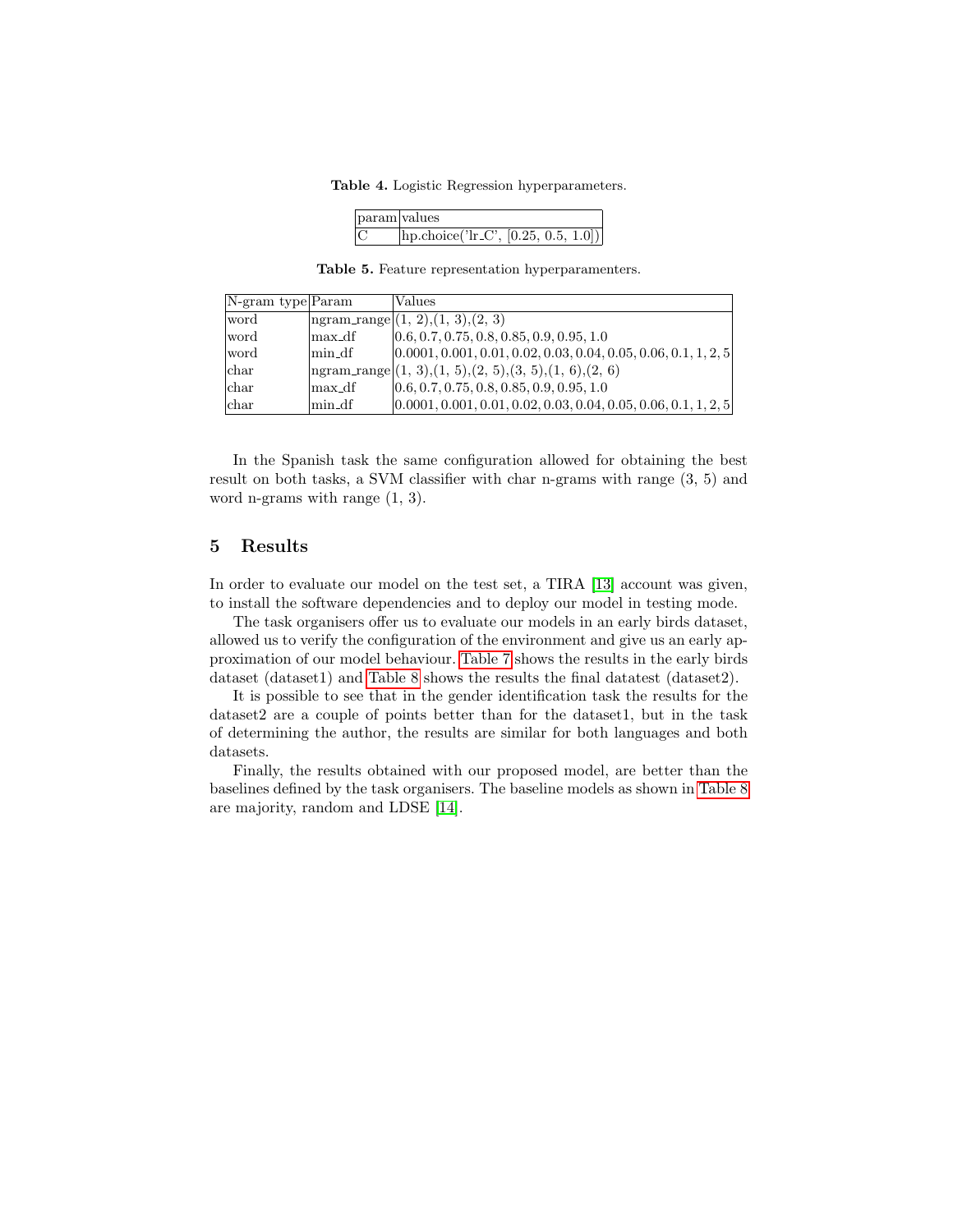|    | $\text{Lang}$ Task                                                     | Classifier                                                   | Loss | Feats                          | word.ngram_range char.ngram_range |        |
|----|------------------------------------------------------------------------|--------------------------------------------------------------|------|--------------------------------|-----------------------------------|--------|
| en | human_or_bot   Linear SVC $\vert$ -0.945968   word_char $\vert$ (1, 2) |                                                              |      |                                |                                   | (2, 6) |
| en | $human_0r_bot LinearSVC -0.945968 word_char (1, 2)$                    |                                                              |      |                                |                                   | (2, 6) |
| en | $human-or\_bot LinearSVC -0.945968 word\_char (1, 2)$                  |                                                              |      |                                |                                   | (2, 6) |
| en | human_or_bot LinearSVC -0.945968 word_char  $(2, 3)$                   |                                                              |      |                                |                                   | (1,3)  |
| en | human_or_bot LinearSVC -0.945161 word_char  $(2, 3)$                   |                                                              |      |                                |                                   | (1, 5) |
| en | gender                                                                 | LinearSVC $\vert$ -0.804839 $\vert$ word_char $\vert$ (1,3)  |      |                                |                                   | (1,3)  |
| en | gender                                                                 | LinearSVC $\vert$ -0.803226 $\vert$ word_char $\vert$ (1, 2) |      |                                |                                   | (1, 3) |
| en | gender                                                                 | LinearSVC $\vert$ -0.801613 $\vert$ word_char $\vert$ (1, 2) |      |                                |                                   | (1, 3) |
| en | gender                                                                 | LinearSVC $\vert$ -0.801613 $\vert$ word_char $\vert$ (1, 2) |      |                                |                                   | (1, 3) |
| en | gender                                                                 | Linear SVC $-0.801613$ word_char $(1, 2)$                    |      |                                |                                   | (1, 3) |
| es | human_or_bot   Linear SVC $\vert$ -0.922826   word_char $\vert$ (1, 3) |                                                              |      |                                |                                   | (3,5)  |
| es | human <sub>-or-bot</sub>                                               |                                                              |      | $-0.918478$ word_char $(1, 2)$ |                                   | (1, 5) |
| es | human_or_bot LinearSVC -0.918478 word_char  $(1, 3)$                   |                                                              |      |                                |                                   | (2, 6) |
| es | human_or_bot LinearSVC -0.918478 word_char  $(1, 3)$                   |                                                              |      |                                |                                   | (2, 6) |
| es | $human_0r_bot LinearSVC -0.918478 word_char (1, 3)$                    |                                                              |      |                                |                                   | (2, 6) |
| es | gender                                                                 | LinearSVC $\vert$ -0.691304 $\vert$ word_char $\vert$ (1, 3) |      |                                |                                   | (3,5)  |
| es | gender                                                                 | LinearSVC $\vert$ -0.691304 $\vert$ word_char $\vert$ (1, 3) |      |                                |                                   | (3,5)  |
| es | gender                                                                 | LinearSVC $\vert$ -0.691304 $\vert$ word_char $\vert$ (1, 3) |      |                                |                                   | (3,5)  |
| es | gender                                                                 | LinearSVC $\mid$ -0.691304 $\mid$ word_char $\mid$ (1, 3)    |      |                                |                                   | (3,5)  |
| es | gender                                                                 | LinearSVC $\vert$ -0.691304 $\vert$ word_char $\vert$ (1, 3) |      |                                |                                   | (3, 5) |

<span id="page-5-0"></span>Table 6. Best model parameters by language and task.

<span id="page-5-1"></span>Table 7. Results in the early birds dataset.

| pan19-author-profiling-test-dataset1-2019-03-20 Bot or Human Gender |    |                             |     |     |
|---------------------------------------------------------------------|----|-----------------------------|-----|-----|
|                                                                     | en | les                         | len | les |
| Our model                                                           |    | 0.9394 0.9278 0.7879 0.7611 |     |     |

<span id="page-5-2"></span>Table 8. Results in the test set and baselines.

| $\text{pan19-author-profiling-test-datasets2-2019-04-29}$ Bot or Human Gender |    |                             |     |    |
|-------------------------------------------------------------------------------|----|-----------------------------|-----|----|
|                                                                               | en | es                          | len | es |
| Our model                                                                     |    | 0.9360 0.9330 0.8356 0.8172 |     |    |
| <b>MAJORITY</b>                                                               |    | 0.5000 0.5000 0.5000 0.5000 |     |    |
| <b>RANDOM</b>                                                                 |    | 0.4905 0.4861 0.3716 0.3700 |     |    |
| <b>LDSE</b>                                                                   |    | 0.9054 0.8372 0.7800 0.6900 |     |    |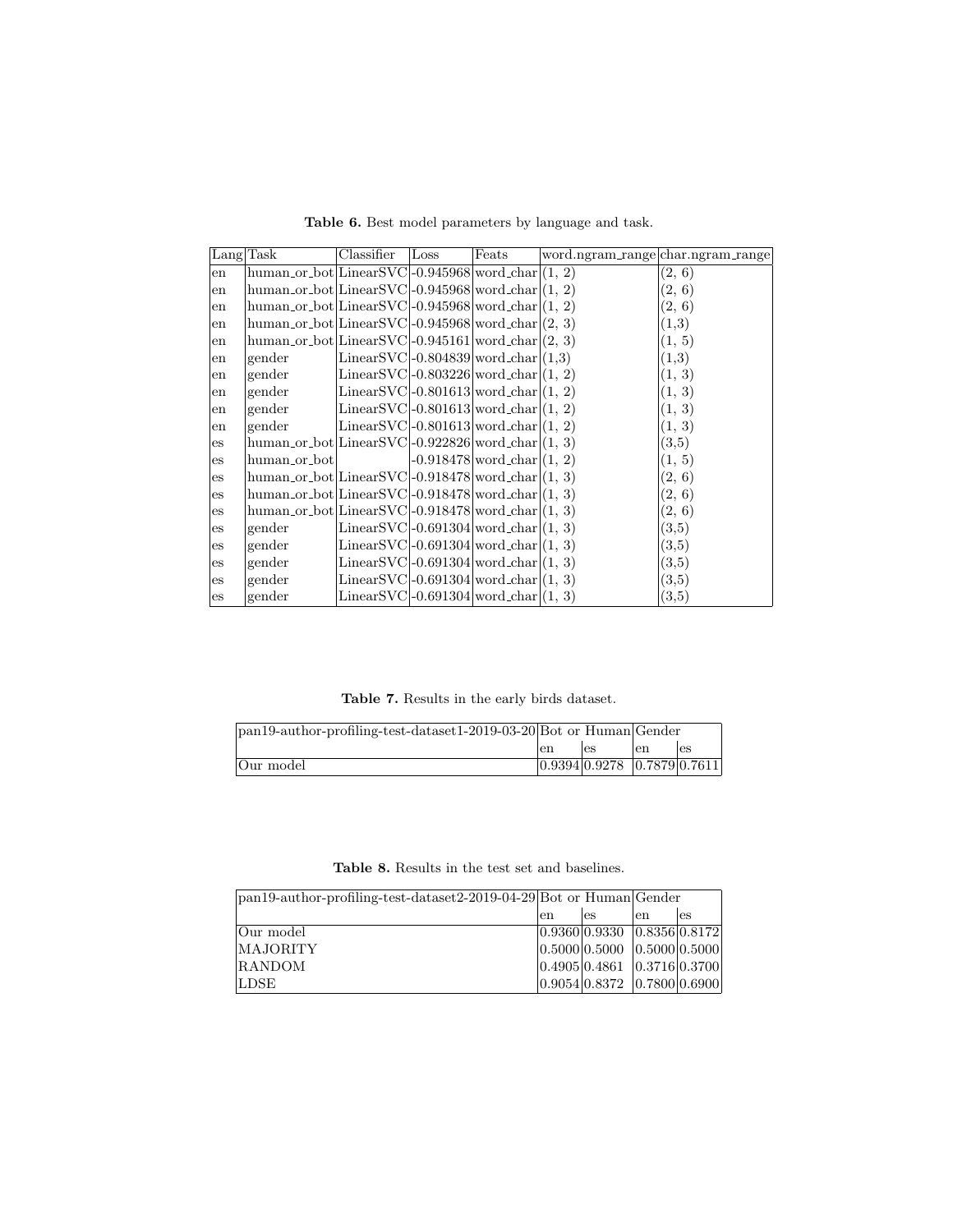

<span id="page-6-1"></span>Fig. 1. Training accuracy.

## <span id="page-6-2"></span>6 Trained Deep Learning Models

After the submission of our run, we carried out a couple of further experiments that we could not evaluated on the test dataset and that we present in this section.

We conduct several experiments of different deep learning architectures with Keras [\[4\]](#page-8-9) and the data partitions shown in [Table 1](#page-2-4) (train and dev). The same preprocessing process shown in [Subsection 3.3](#page-2-1) was done. In addition to that, each emoji was replaced with a word using emoji $^{13}$  $^{13}$  $^{13}$ .

The model shown in [Figure 3](#page-7-0) obtained an accuracy of  $94.524 \pm 0.00167$  evaluated in 10 runs. We also opted to evaluate 100 experiments with different hyperparameters for the same architecture. [Figure 1](#page-6-1) shows the accuracy on the training set and [Figure 2](#page-7-1) shows the accuracy on the dev set. It is possible to see that the results were good, independently of the hyperparameters used.

<span id="page-6-0"></span><sup>13</sup> <https://github.com/carpedm20/emoji/>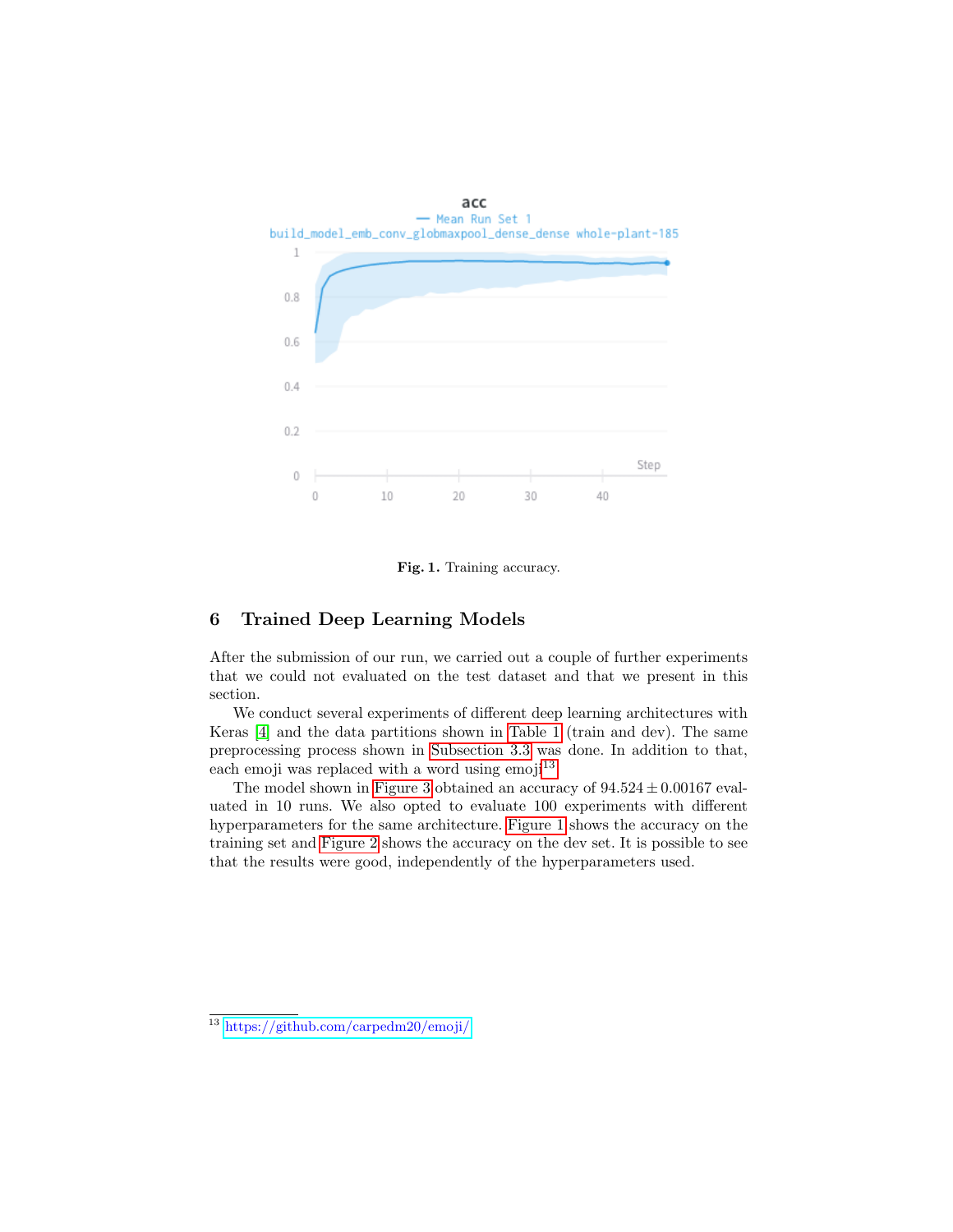

<span id="page-7-1"></span>Fig. 2. Validation accuracy.



<span id="page-7-0"></span>Fig. 3. Deep learning model.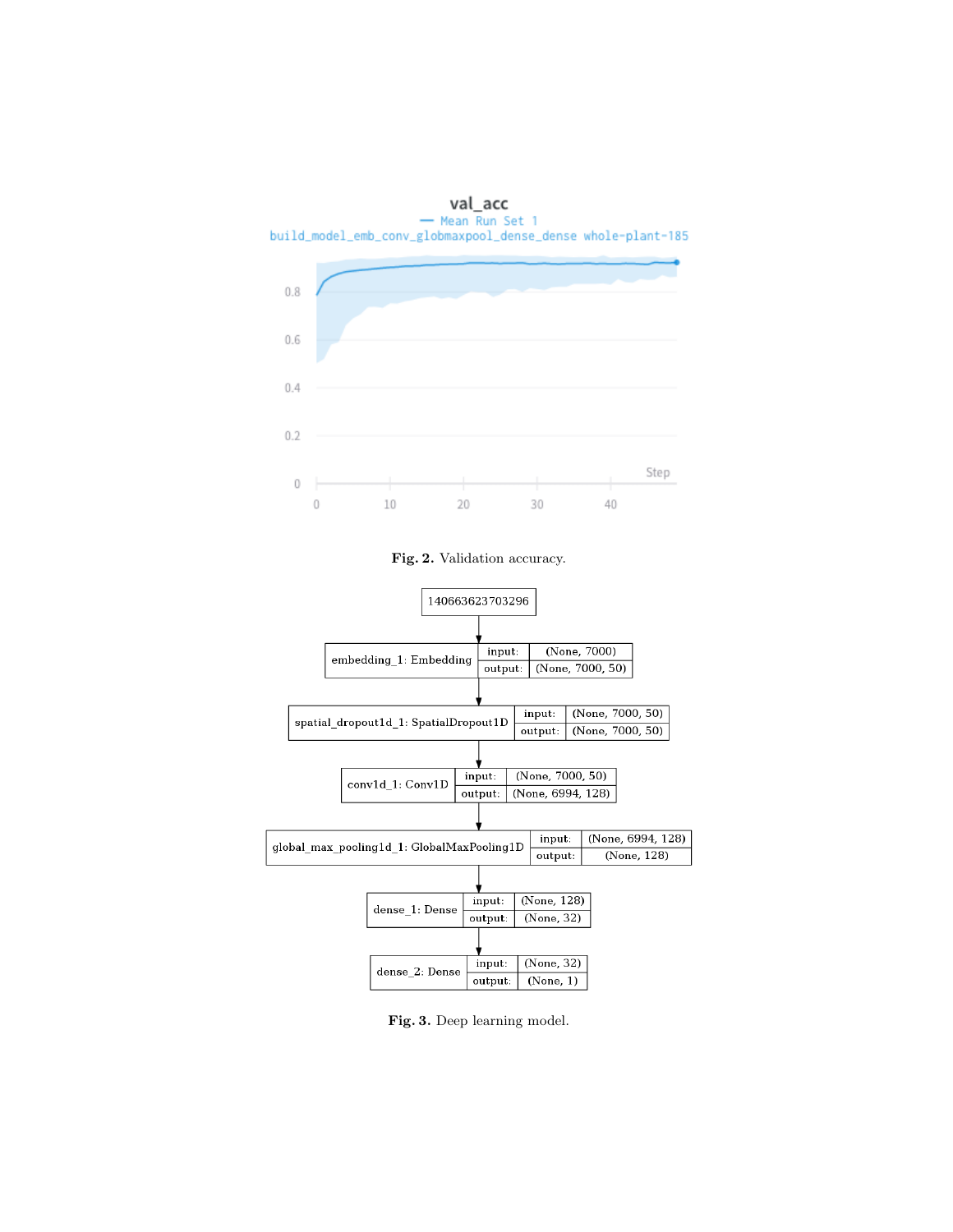# 7 Conclusions

Similarly as in previous years of the Author Profiling shared task in PAN, the SVM classifier with n-grams and TF-IDF features obtained very good results. The use of hyperparameter tuning tools showed to be one of the crucial parts of the model building process to obtain good results. As future work, it could very useful to explore the use of more features such as the use on lexicons, transform the emojis to custom tags, and also to try other feature representations such as word embeddings with neural networks. In [Section 6](#page-6-2) we showed the promising results of the preliminary experiments that we carried out.

## References

- <span id="page-8-6"></span>1. Basile, A., Dwyer, G., Medvedeva, M., Rawee, J., Haagsma, H., Nissim, M.: N-gram: New groningen author-profiling model. arXiv preprint arXiv:1707.03764 (2017)
- <span id="page-8-5"></span>2. Bessi, A., Ferrara, E.: Social bots distort the 2016 us presidential election online discussion (2016)
- <span id="page-8-8"></span>3. Bird, S., Klein, E., Loper, E.: Natural language processing with Python: analyzing text with the natural language toolkit. " O'Reilly Media, Inc." (2009)
- <span id="page-8-9"></span>4. Chollet, F., et al.: Keras. <https://keras.io> (2015)
- 5. Daelemans, W., Kestemont, M., Manjavancas, E., Potthast, M., Rangel, F., Rosso, P., Specht, G., Stamatatos, E., Stein, B., Tschuggnall, M., Wiegmann, M., Zangerle, E.: Overview of PAN 2019: Author Profiling, Celebrity Profiling, Cross-domain Authorship Attribution and Style Change Detection. In: Crestani, F., Braschler, M., Savoy, J., Rauber, A., Müller, H., Losada, D., Heinatz, G., Cappellato, L., Ferro, N. (eds.) Proceedings of the Tenth International Conference of the CLEF Association (CLEF 2019). Springer (Sep 2019)
- <span id="page-8-7"></span>6. Daneshvar, S., Inkpen, D.: Gender Identification in Twitter using N-grams and LSA: Notebook for PAN at CLEF 2018. In: CEUR Workshop Proceedings. vol. 2125 (2018), [http://ceur-ws.org/Vol-2125/paper](http://ceur-ws.org/Vol-2125/paper_213.pdf) 213.pdf
- <span id="page-8-4"></span>7. Dickerson, J.P., Kagan, V., Subrahmanian, V.S.: Using sentiment to detect bots on twitter: Are humans more opinionated than bots? In: 2014 IEEE/ACM International Conference on Advances in Social Networks Analysis and Mining (ASONAM 2014). pp. 620–627 (Aug 2014). <https://doi.org/10.1109/ASONAM.2014.6921650>
- <span id="page-8-0"></span>8. Koppel, M., Argamon, S., Shimoni, A.R.: Automatically categorizing written texts by author gender. Literary and linguistic computing 17(4), 401–412 (2002)
- <span id="page-8-3"></span>9. Metaxas, P.T., Mustafaraj, E.: Social media and the elections. Science 338(6106), 472–473 (2012)
- <span id="page-8-2"></span>10. Mustafaraj, E., Metaxas, P.T.: From obscurity to prominence in minutes: Political speech and real-time search (2010)
- <span id="page-8-1"></span>11. Pang, B., Lee, L.: A sentimental education: Sentiment analysis using subjectivity summarization based on minimum cuts. In: Proceedings of the 42Nd Annual Meeting on Association for Computational Linguistics. ACL '04, Association for Computational Linguistics, Stroudsburg, PA, USA (2004). [https://doi.org/10.3115/1218955.1218990,](https://doi.org/10.3115/1218955.1218990) <https://doi.org/10.3115/1218955.1218990>